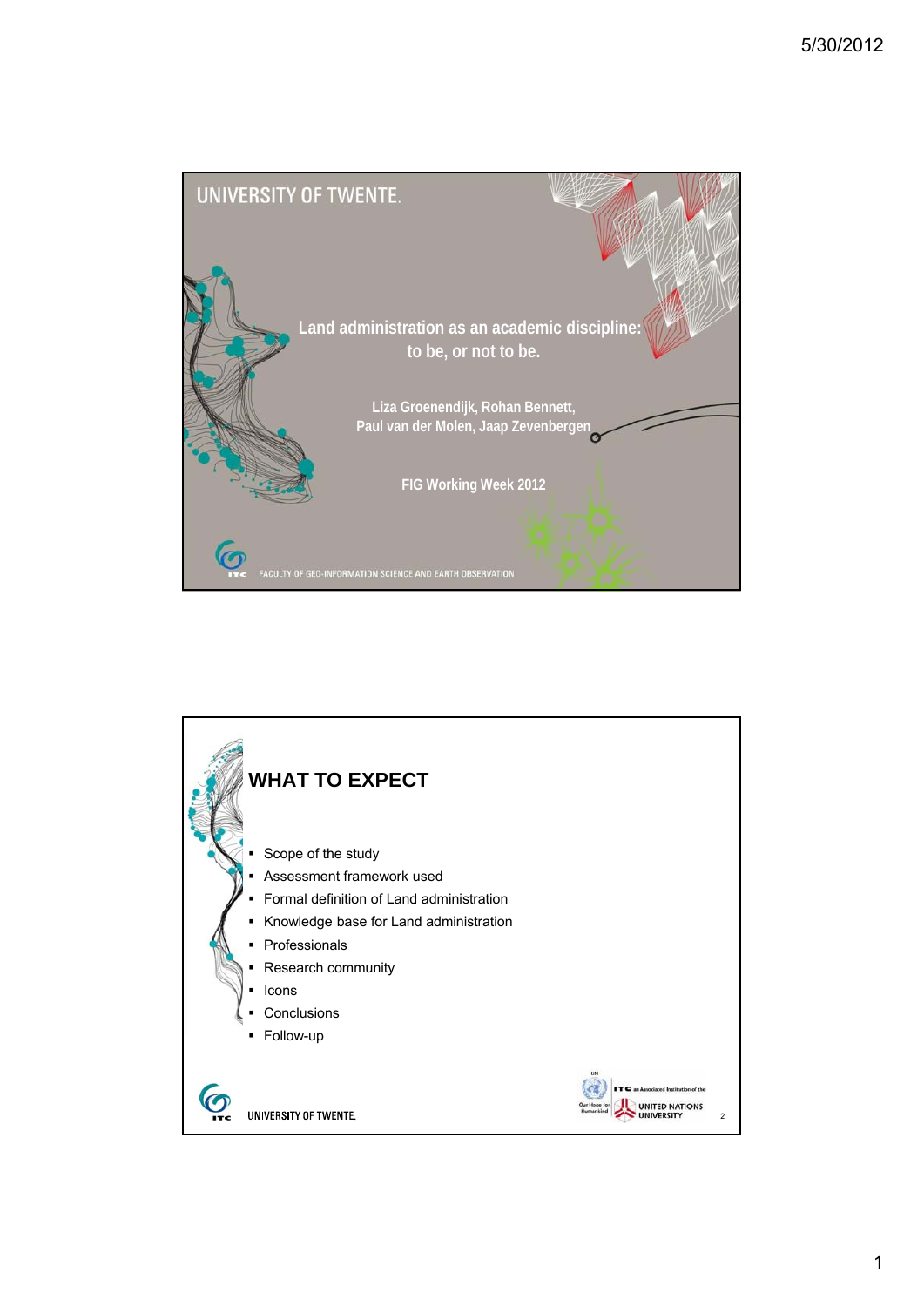

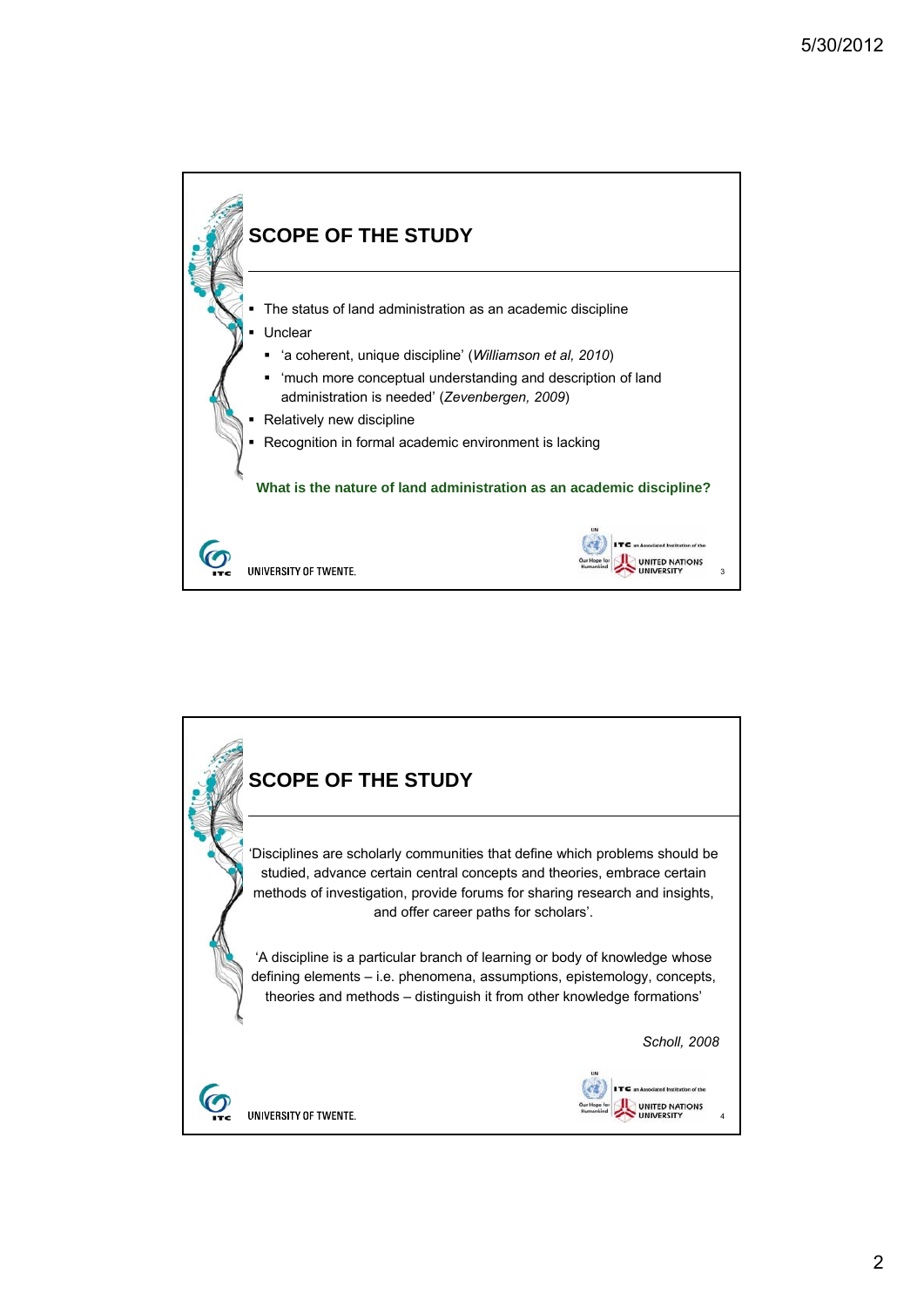|  | <b>ASSESSMENT FRAMEWORK</b> |                                                                                                                                                                                                                                                                           |  |
|--|-----------------------------|---------------------------------------------------------------------------------------------------------------------------------------------------------------------------------------------------------------------------------------------------------------------------|--|
|  |                             | <b>Dimensions and indicators</b>                                                                                                                                                                                                                                          |  |
|  | Land administration defined | A formal definition                                                                                                                                                                                                                                                       |  |
|  | The knowledge base          | A common knowledge base<br>Unifying theories<br>Shared vision of the domain's significance                                                                                                                                                                                |  |
|  | The professional field      | Both professional and academic associations<br>Terminology/discipline specific lingo<br>Strong interaction between discipline and field of practice                                                                                                                       |  |
|  | The research community      | A unique cluster of research problems<br>Accepted procedures and methods of inquiries<br>A worldwide research community<br>Journals and recurring conferences<br>Icons (visible/leading scholars)<br>Researcher self-identification with the discipline<br>Accepted rules |  |
|  | The university programs     | Structural elements on university level<br>Graduate programs and students<br><b>Text books</b>                                                                                                                                                                            |  |
|  | UNIVERSITY OF TWENTE.       | 5                                                                                                                                                                                                                                                                         |  |

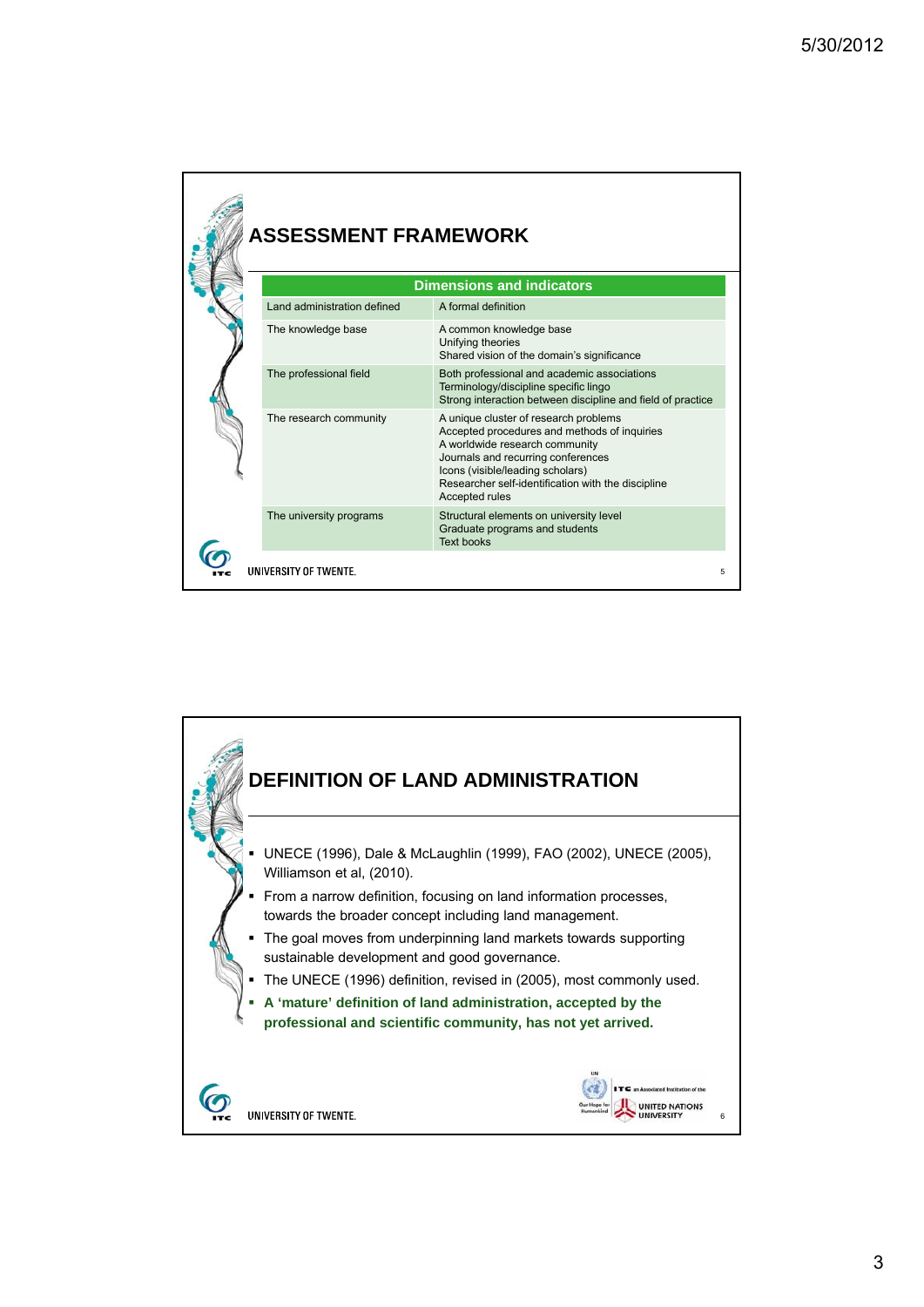

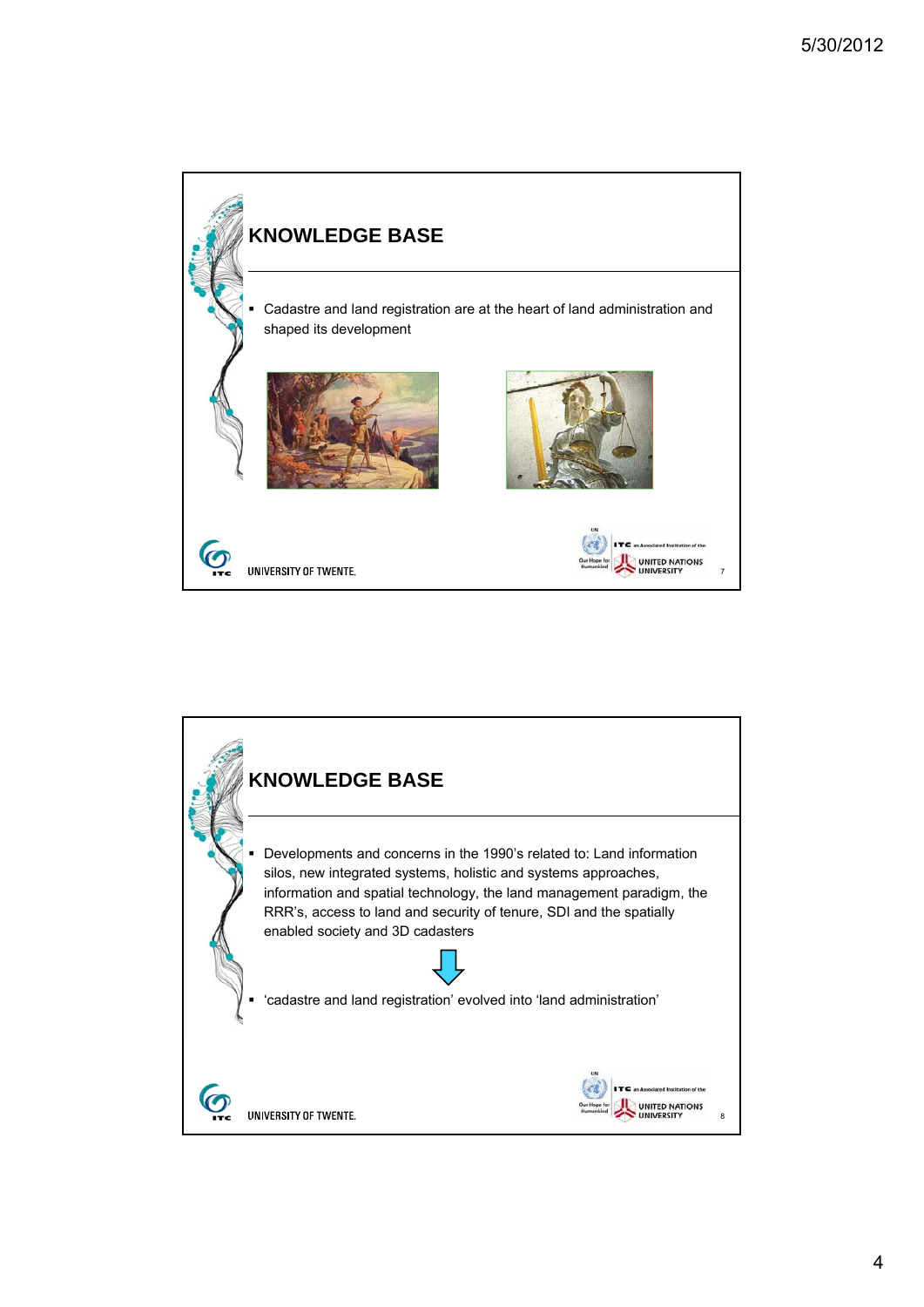

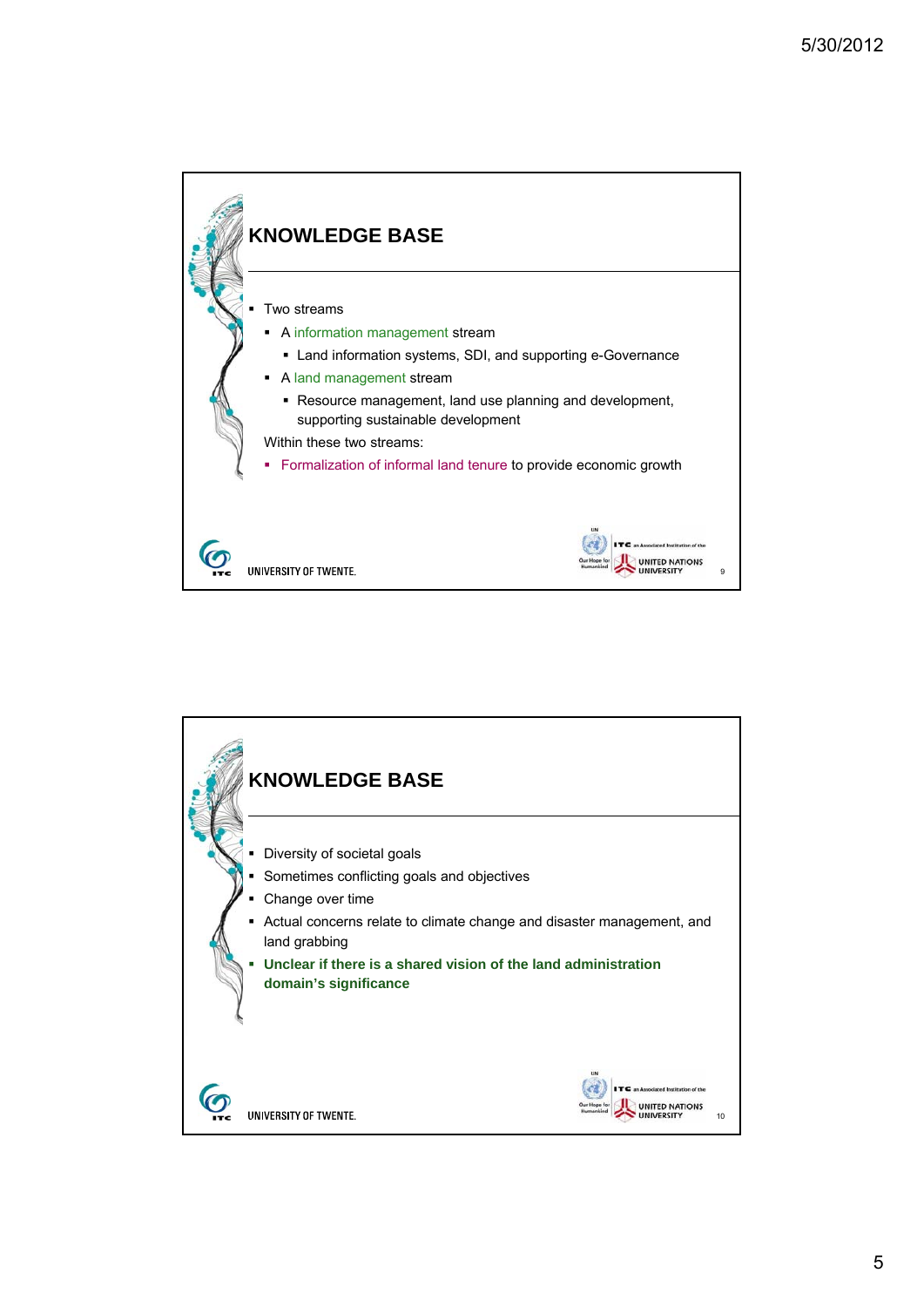

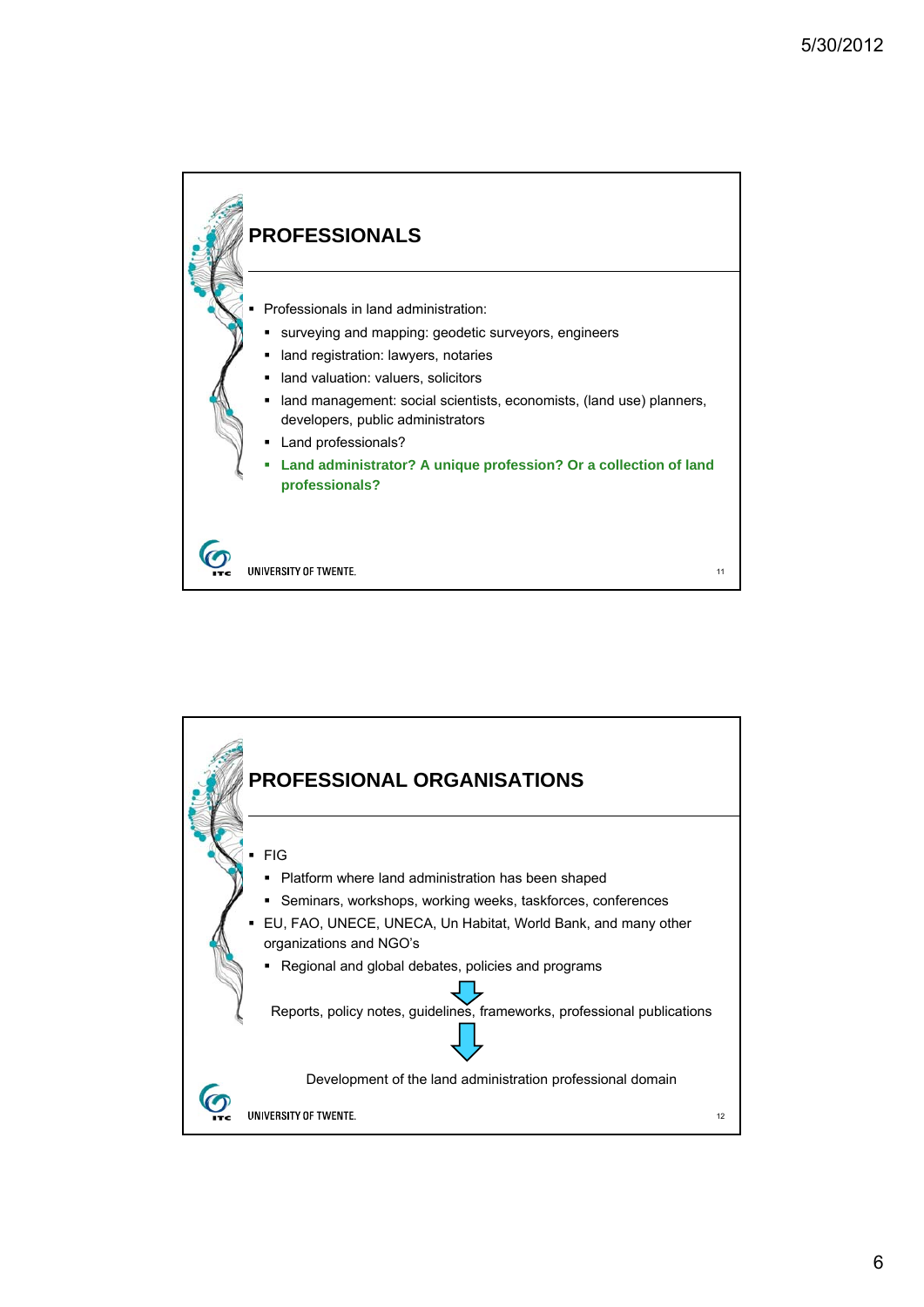

| <b>MAIN AUTHORS</b>   |                     |      |                                                                                                                                      |
|-----------------------|---------------------|------|--------------------------------------------------------------------------------------------------------------------------------------|
| <b>Authors</b>        | <b>Record count</b> | %    | <b>University</b>                                                                                                                    |
| Williamson, I.P.      | 14                  | 11.6 | Centre for Spatial Data Infrastructures and Land Administration,<br>Department of Geomatics, University of Melbourne, Australia      |
| Van der Molen, P.     | 5                   | 4.1  | Faculty of Geo Information Science and Earth Observation (ITC),<br>University of Twente, Enschede, The Netherlands                   |
| Wallace, J.           | 5                   | 4.1  | Centre for Spatial Data Infrastructures and Land Administration,<br>Department of Geomatics, University of Melbourne, Australia      |
| Enemark, S.           | 4                   | 3.3  | Department of Development & Planning, University of Aalborg,<br>Aalborg, Denmark                                                     |
| Rajabifard, A.        | 4                   | 3.3  | Centre for Spatial Data Infrastructures and Land Administration,<br>Department of Geomatics, the University of Melbourne, Australia  |
| Bennett, R.           | 3                   | 2.5  | Centre for Spatial Data Infrastructures and Land Administration,<br>Department of Geomatics, University of Melbourne, Australia      |
| Inan, I.H.            | 3                   | 2.5  | Faculty of Engineering, Department of Geomatic Engineering,<br>Karadeniz Technical University, Trabzon, Turkey                       |
| Steudler, D.          | 3                   | 2.5  | Centre for International Cooperation, Swiss Federal Directorate of<br>Cadastral Surveying, Federal Office of Topography, Switzerland |
| Van Oosterom, P.      | 3                   | 2.5  | Delft University of Technology, OTB, Delft, The Netherlands                                                                          |
| UNIVERSITY OF TWENTE. |                     |      | C an Associated Institution of the<br>Our Hope for<br><b>Aumanking</b>                                                               |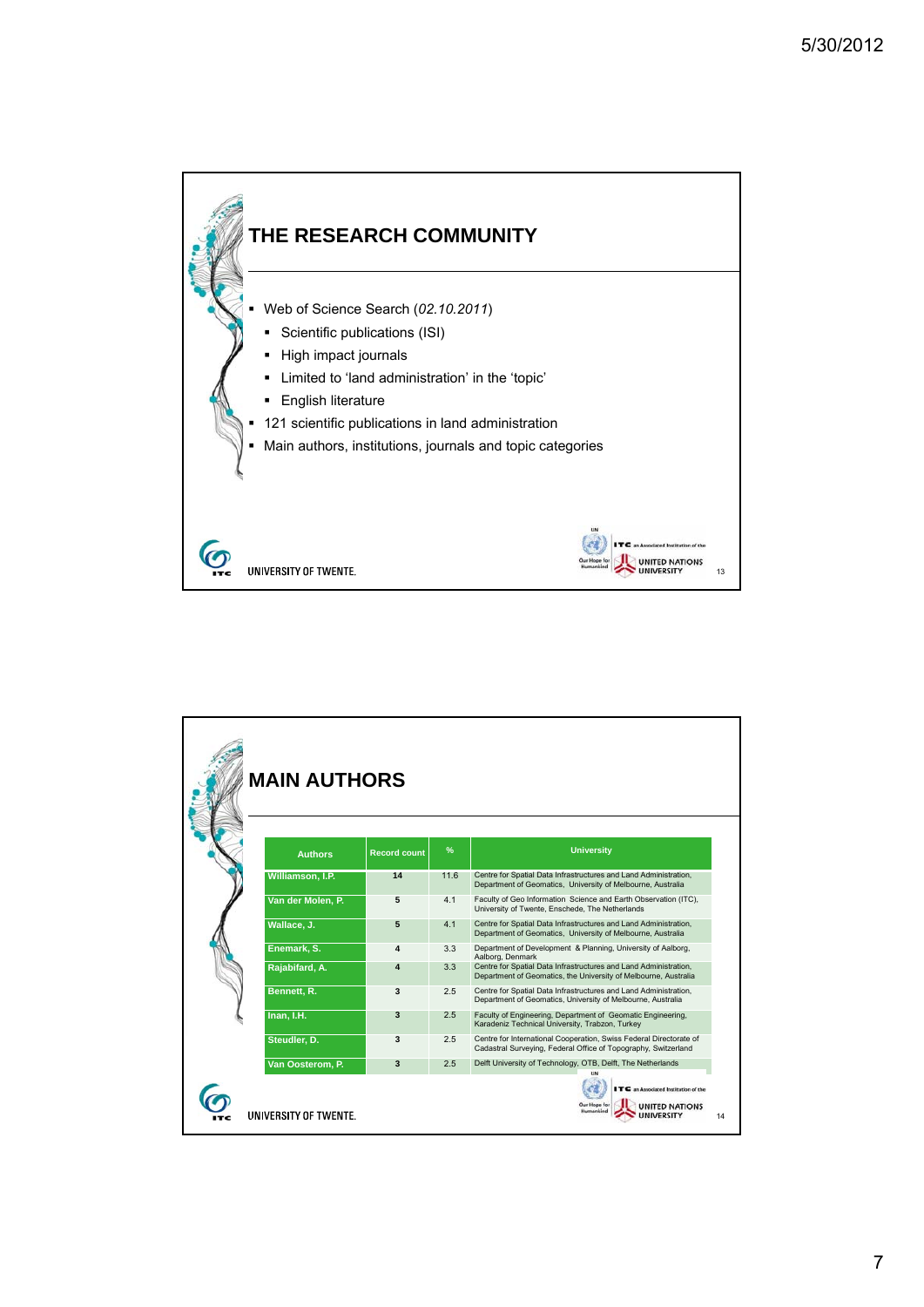| <b>MAIN INSTITUTIONS</b>                        |                           |                                                          |    |
|-------------------------------------------------|---------------------------|----------------------------------------------------------|----|
| <b>University</b>                               | <b>Record Count</b>       | $\%$                                                     |    |
| University of Melbourne, Australia              | 15                        | 12.4                                                     |    |
| University of Twente, ITC, The Netherlands      | 9                         | 7.4                                                      |    |
| <b>University of Aalborg, Denmark</b>           | 5                         | 4.1                                                      |    |
| Delft University of Technology, The Netherlands | $\overline{\mathbf{4}}$   | 3.3                                                      |    |
| Wuhan University, Wuhan, China                  | $\overline{4}$            | 3.3                                                      |    |
| Karadeniz Technical University, Trabzon, Turkey | 3                         | 2.5                                                      |    |
| Wageningen, University, The Netherlands         | $\overline{\mathbf{3}}$   | 2.5                                                      |    |
| UNIVERSITY OF TWENTE.                           | Our Hope for<br>Humanking | an Associated Institution of the<br><b>NITED NATIONS</b> | 15 |

| <b>JOURNALS</b>                                  |                           |                                                                          |
|--------------------------------------------------|---------------------------|--------------------------------------------------------------------------|
| Journal                                          | <b>Records</b>            | % (of 97)                                                                |
| <b>Land use policy</b>                           | 30                        | 31                                                                       |
| <b>Survey review</b>                             | 11                        | 11.3                                                                     |
| <b>Computers environment and urban systems</b>   | $\overline{7}$            | 7.2                                                                      |
| <b>International Development Planning Review</b> | $\overline{\mathbf{4}}$   | 4.1                                                                      |
| UNIVERSITY OF TWENTE.                            | Our Hope for<br>Humankind | an Associated Institution of the<br><b>UNITED NATIONS</b><br>16<br>RSITY |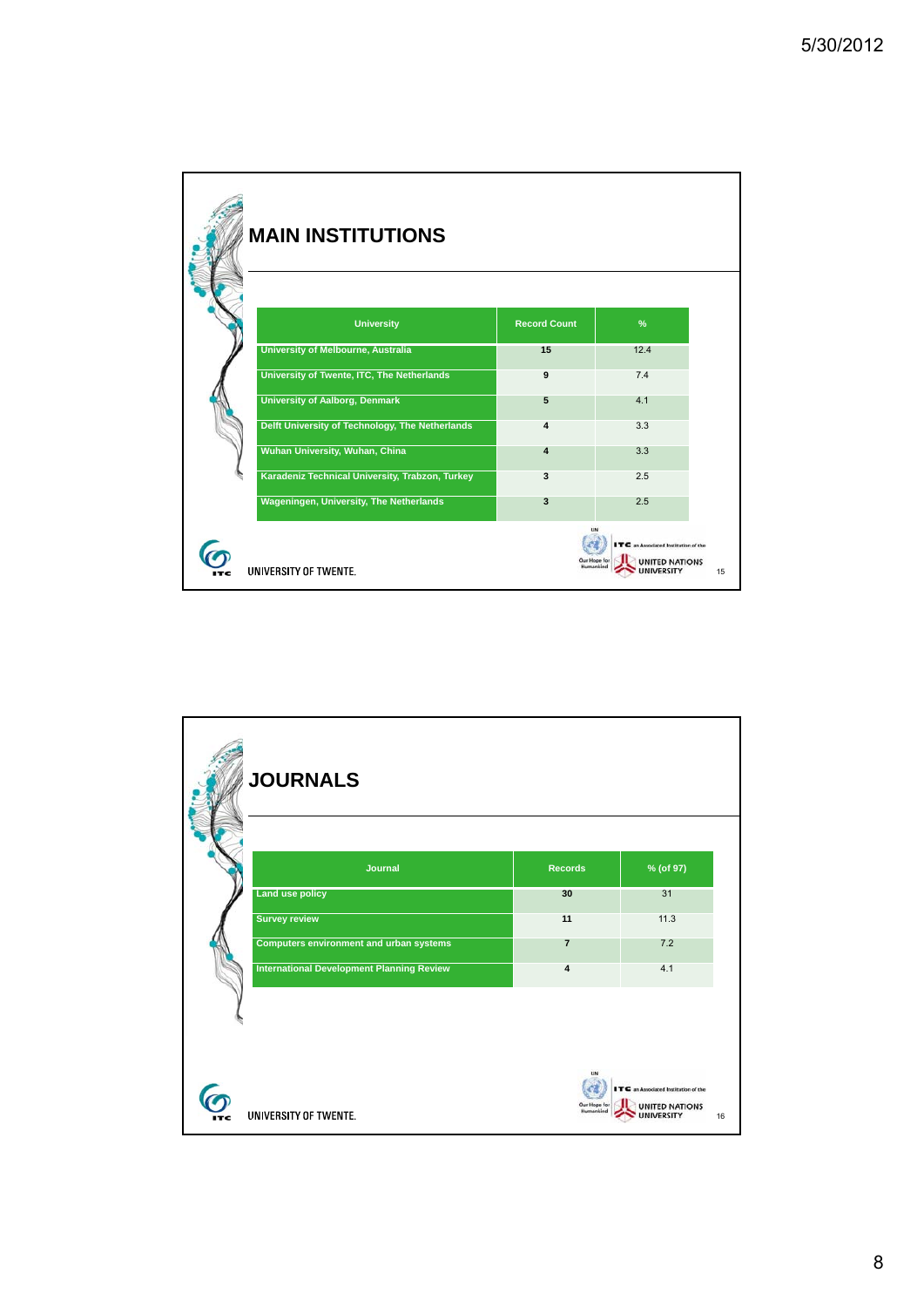| <b>THEMATIC CATEGORIES</b>    |                |                                                                                          |  |
|-------------------------------|----------------|------------------------------------------------------------------------------------------|--|
| <b>Category</b>               | <b>Records</b> |                                                                                          |  |
| <b>Environmental studies</b>  | 44             |                                                                                          |  |
| Remote Sensing                | 16             |                                                                                          |  |
| Planning development          | 14             |                                                                                          |  |
| Geography                     | 13             |                                                                                          |  |
| Geosciences multidisciplinary | 13             |                                                                                          |  |
| UNIVERSITY OF TWENTE.         |                | C an Associated Institution of the<br><b>Our Hope for</b><br><b>UNITED NATIONS</b><br>17 |  |

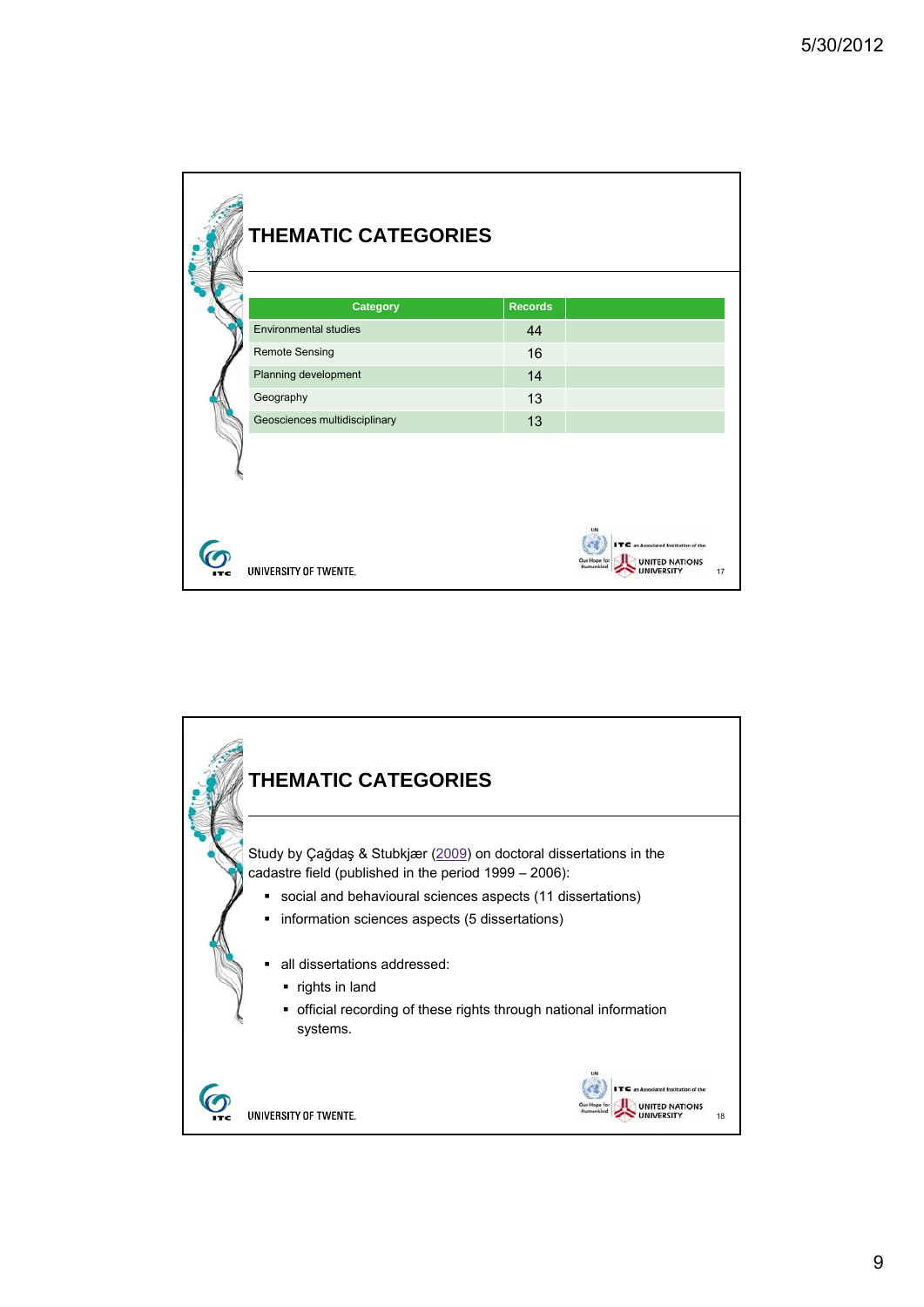

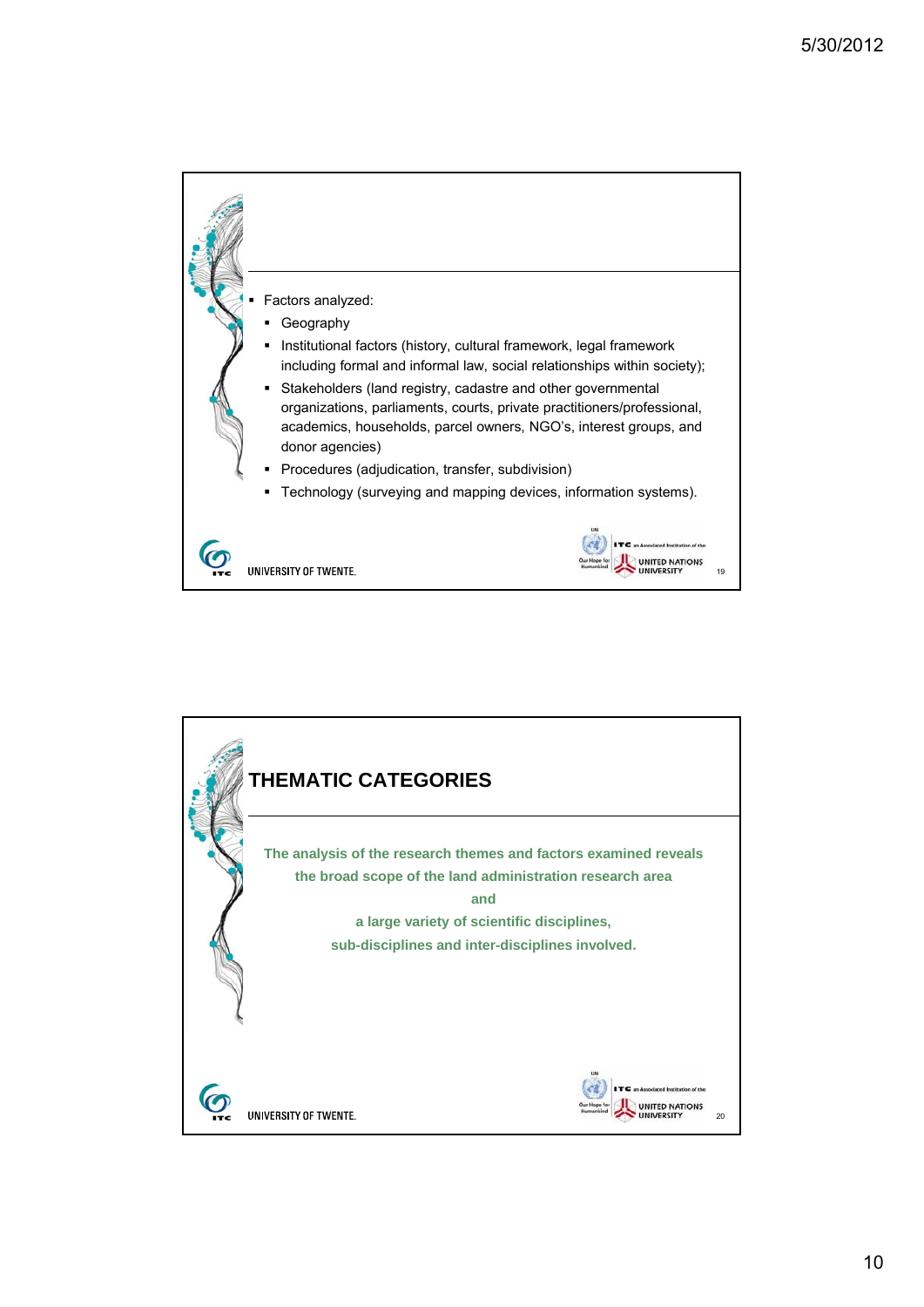

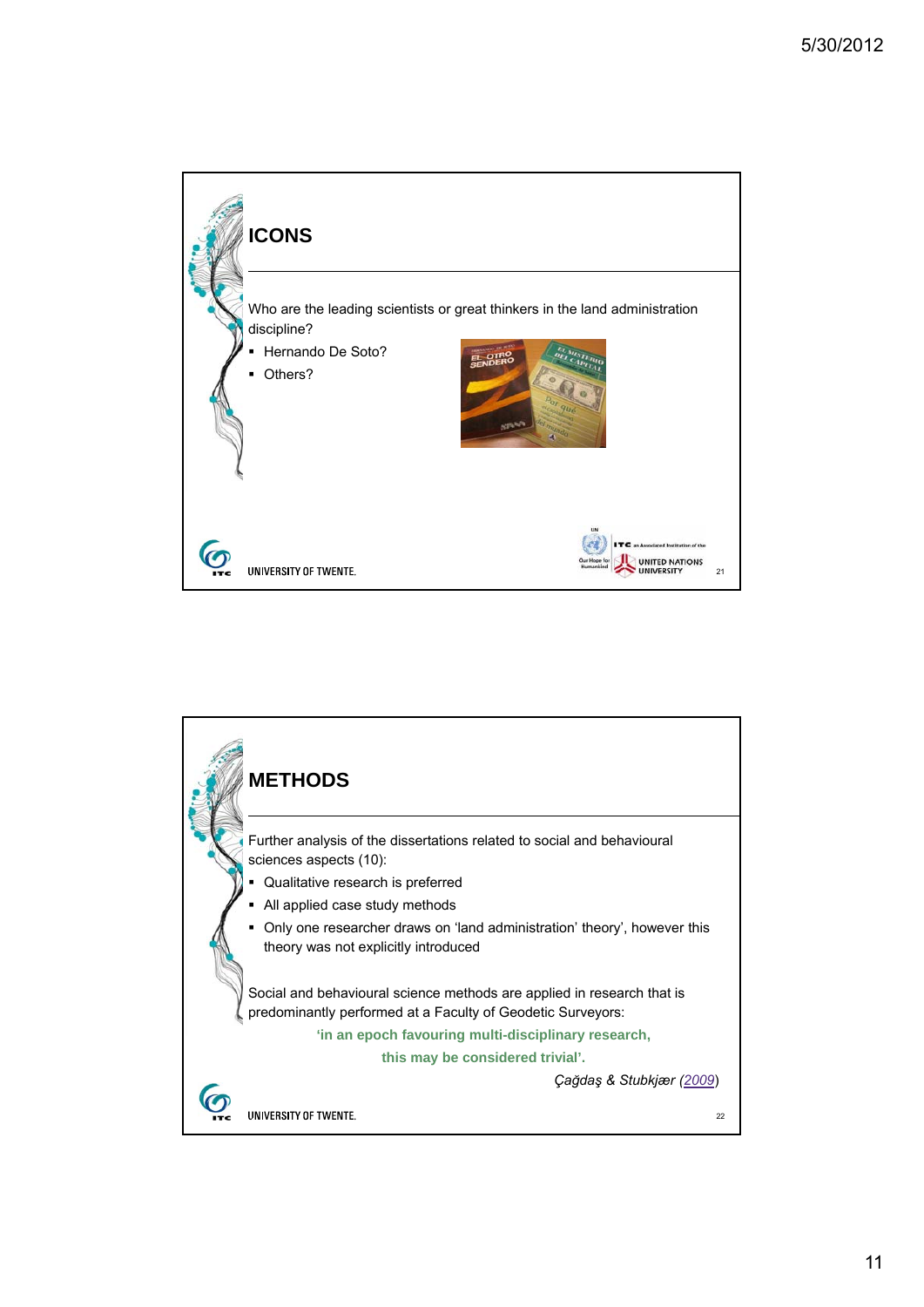

|  |                            | <b>ASSESSMENT FRAMEWORK</b><br><b>Dimensions and indicators</b>                                                                                                                                                                                                           |                                                                         |
|--|----------------------------|---------------------------------------------------------------------------------------------------------------------------------------------------------------------------------------------------------------------------------------------------------------------------|-------------------------------------------------------------------------|
|  | Definition                 | A formal definition                                                                                                                                                                                                                                                       | Yes                                                                     |
|  | The knowledge<br>base      | A common knowledge base<br>Unifying theories<br>Shared vision of the domain's significance                                                                                                                                                                                | Partial<br>N <sub>0</sub><br><b>No</b>                                  |
|  | The professional<br>field  | Both professional and academic associations<br>Terminology/discipline specific lingo<br>Strong interaction between discipline and field of practice                                                                                                                       | Yes<br><b>No</b><br>Yes                                                 |
|  | The research<br>community  | A unique cluster of research problems<br>Accepted procedures and methods of inquiries<br>A worldwide research community<br>Journals and recurring conferences<br>Icons (visible/leading scholars)<br>Researcher self-identification with the discipline<br>Accepted rules | Partial<br><b>No</b><br><b>No</b><br>No/partial<br>Partial<br><b>No</b> |
|  | The university<br>programs | Structural elements on university level<br>Graduate programs and students<br><b>Text books</b>                                                                                                                                                                            | Yes<br><b>Yes</b><br>Partial                                            |
|  | UNIVERSITY OF TWENTE.      |                                                                                                                                                                                                                                                                           | 24                                                                      |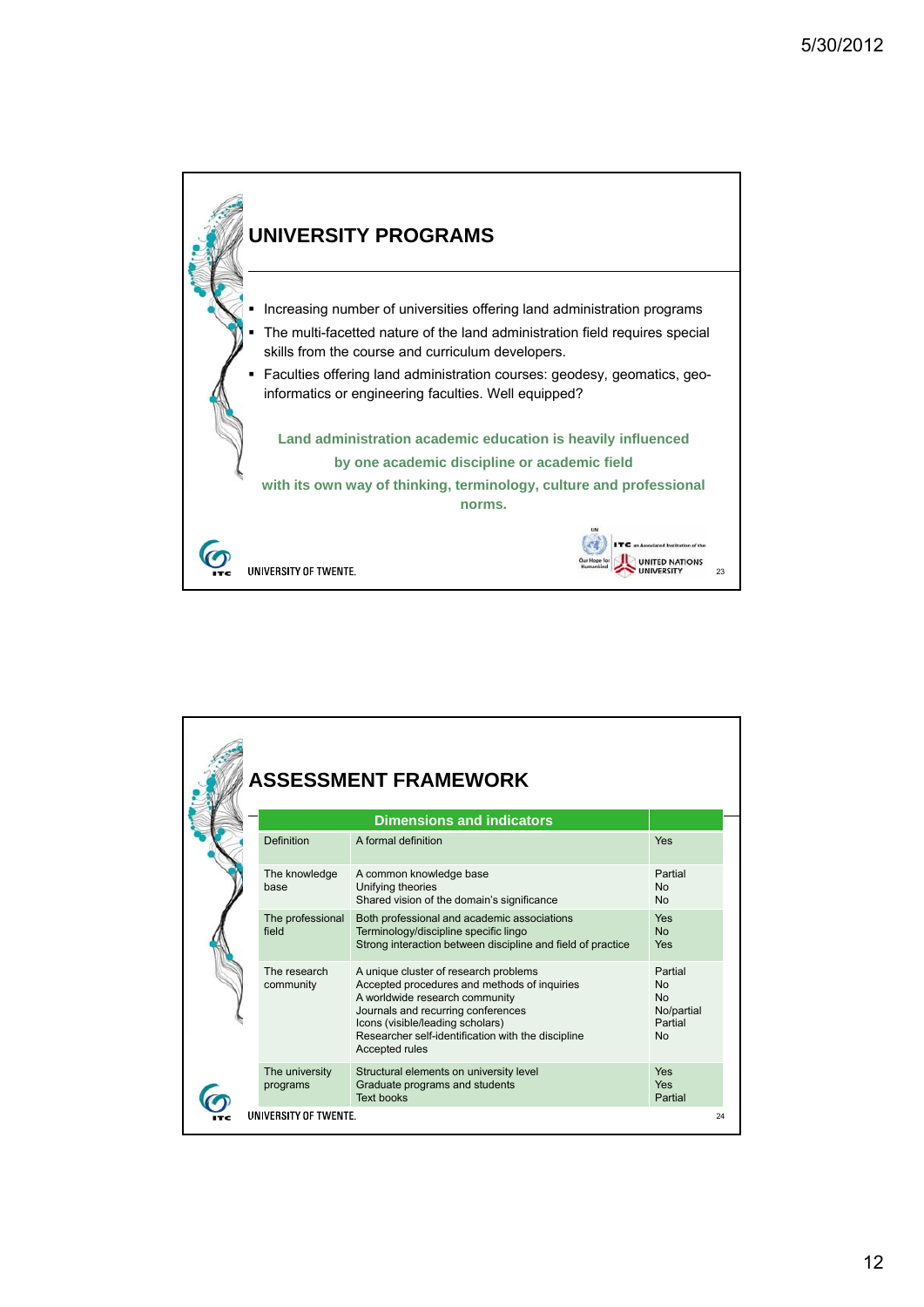